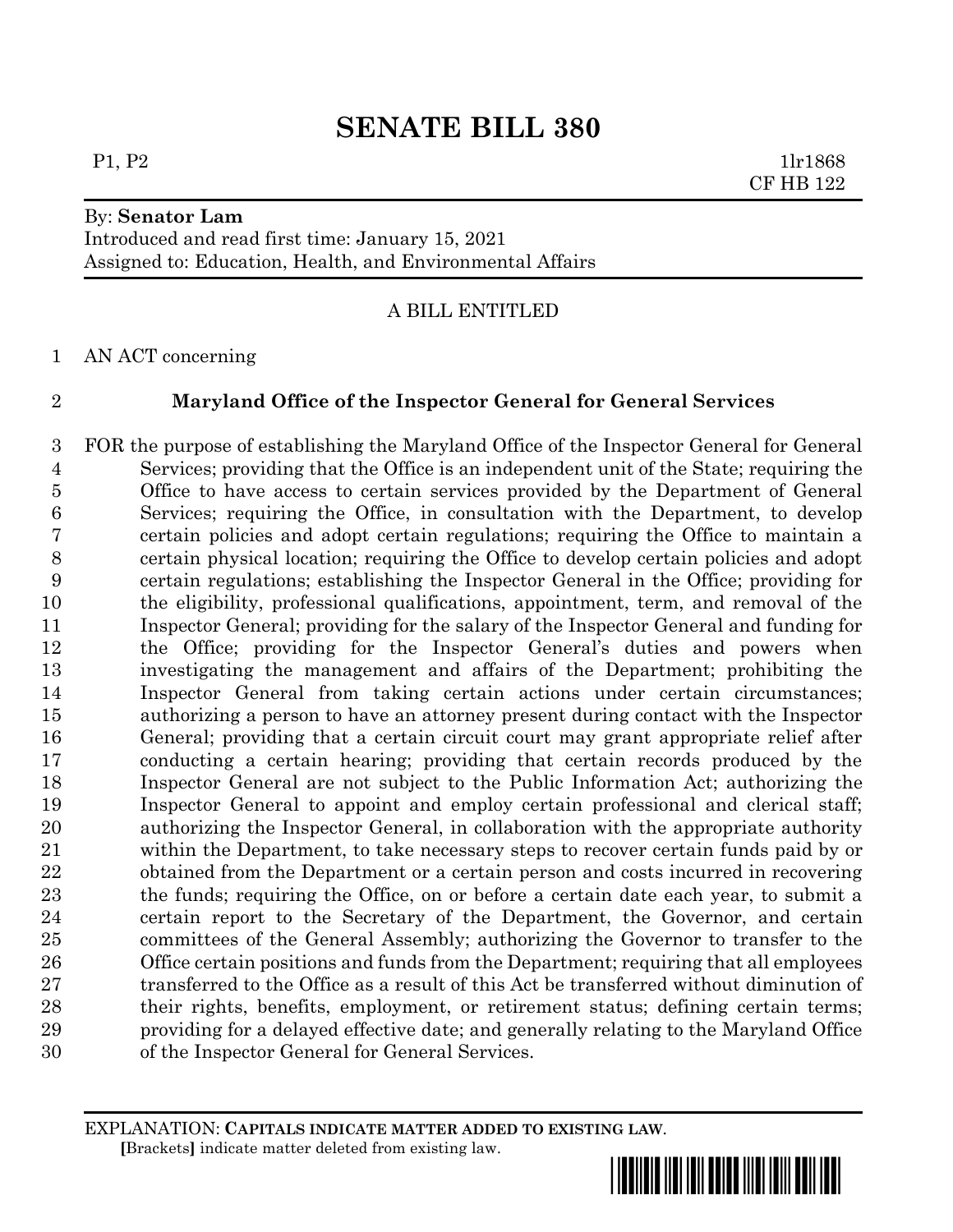# **SENATE BILL 380**

| 1<br>$\sqrt{2}$<br>3<br>4<br>$\overline{5}$ |                                                                                                                                                                                                                                                                                            | BY repealing and reenacting, without amendments,<br>Article – State Finance and Procurement<br>Section 4-101<br>Annotated Code of Maryland<br>(2015 Replacement Volume and 2020 Supplement) |
|---------------------------------------------|--------------------------------------------------------------------------------------------------------------------------------------------------------------------------------------------------------------------------------------------------------------------------------------------|---------------------------------------------------------------------------------------------------------------------------------------------------------------------------------------------|
| 6<br>7<br>$8\,$<br>9<br>10<br>11            | BY adding to<br>Article – State Finance and Procurement<br>Section $4-2A-01$ through $4-2A-06$ to be under the new subtitle "Subtitle 2A.<br>Maryland Office of the Inspector General for General Services"<br>Annotated Code of Maryland<br>(2015 Replacement Volume and 2020 Supplement) |                                                                                                                                                                                             |
| 12<br>13                                    | SECTION 1. BE IT ENACTED BY THE GENERAL ASSEMBLY OF MARYLAND,<br>That the Laws of Maryland read as follows:                                                                                                                                                                                |                                                                                                                                                                                             |
| 14                                          | <b>Article - State Finance and Procurement</b>                                                                                                                                                                                                                                             |                                                                                                                                                                                             |
| 15                                          | $4 - 101.$                                                                                                                                                                                                                                                                                 |                                                                                                                                                                                             |
| 16                                          | (a)                                                                                                                                                                                                                                                                                        | In this title the following words have the meanings indicated.                                                                                                                              |
| 17                                          | (b)                                                                                                                                                                                                                                                                                        | "Department" means the Department of General Services.                                                                                                                                      |
| 18                                          | $\left( \mathrm{c}\right)$                                                                                                                                                                                                                                                                 | "Secretary" means the Secretary of General Services.                                                                                                                                        |
| 19<br>20                                    |                                                                                                                                                                                                                                                                                            | SUBTITLE 2A. MARYLAND OFFICE OF THE INSPECTOR GENERAL FOR GENERAL<br><b>SERVICES.</b>                                                                                                       |
| 21                                          | $4 - 2A - 01.$                                                                                                                                                                                                                                                                             |                                                                                                                                                                                             |
| 22<br>23                                    | (A)<br><b>INDICATED.</b>                                                                                                                                                                                                                                                                   | IN THIS SUBTITLE THE FOLLOWING WORDS HAVE THE MEANINGS                                                                                                                                      |
| 24<br>25 <sub>1</sub>                       |                                                                                                                                                                                                                                                                                            | (B) "INSPECTOR GENERAL" MEANS THE INSPECTOR GENERAL IN THE<br><b>MARYLAND OFFICE OF THE INSPECTOR GENERAL FOR GENERAL SERVICES.</b>                                                         |
| 26<br>27 <sub>2</sub>                       |                                                                                                                                                                                                                                                                                            | (C) "OFFICE" MEANS THE MARYLAND OFFICE OF THE INSPECTOR<br><b>GENERAL FOR GENERAL SERVICES.</b>                                                                                             |
| 28                                          | $4 - 2A - 02$ .                                                                                                                                                                                                                                                                            |                                                                                                                                                                                             |
| 29<br>30                                    |                                                                                                                                                                                                                                                                                            | (A) THERE IS A MARYLAND OFFICE OF THE INSPECTOR GENERAL FOR<br><b>GENERAL SERVICES.</b>                                                                                                     |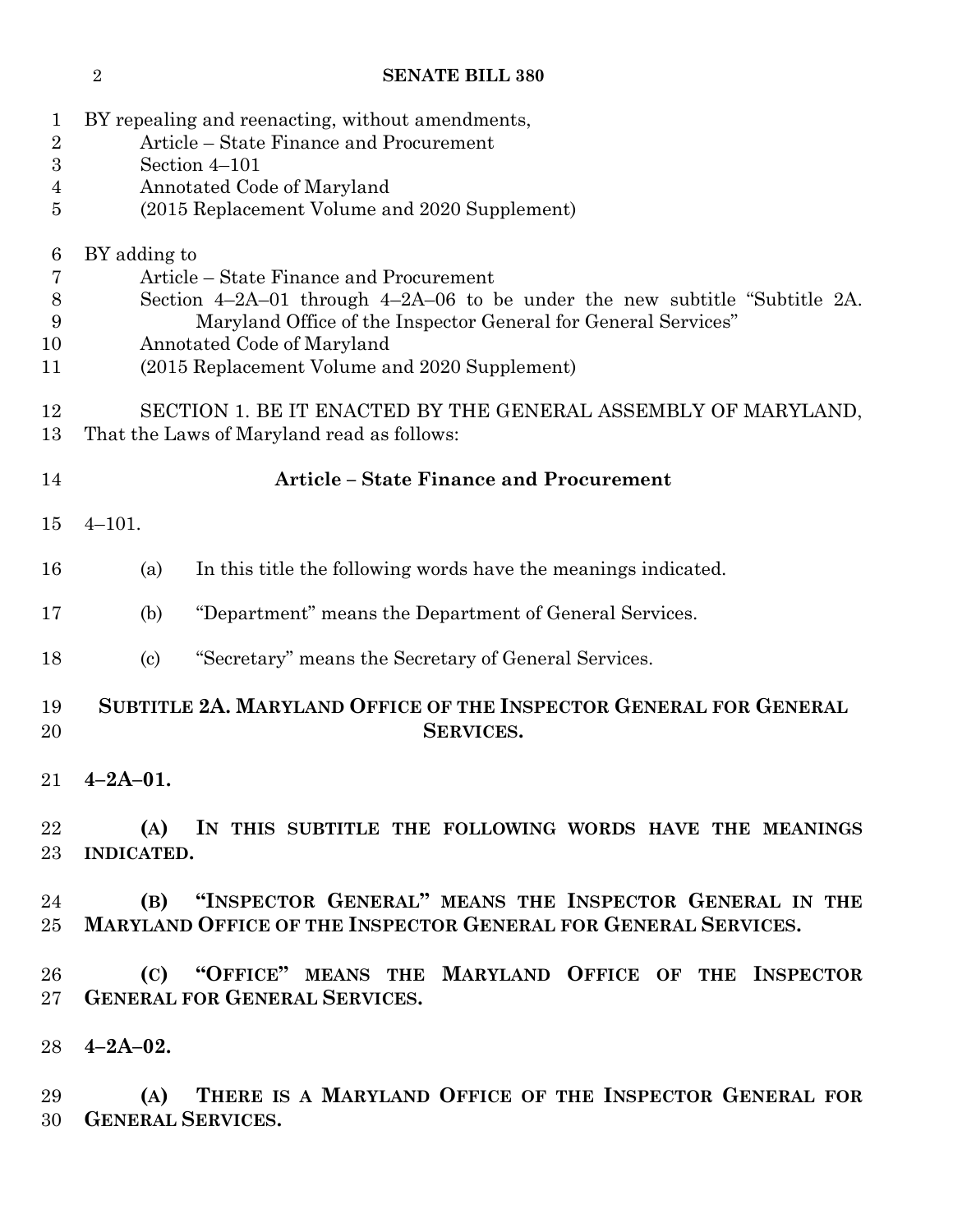#### **SENATE BILL 380** 3

 **(B) THE OFFICE IS AN INDEPENDENT UNIT OF THE STATE. (C) (1) SUBJECT TO PARAGRAPH (2) OF THIS SUBSECTION, THE OFFICE SHALL HAVE ACCESS TO THE FOLLOWING SERVICES OF THE DEPARTMENT: (I) INFORMATION TECHNOLOGY; (II) BUDGET AND FINANCE; (III) HUMAN RESOURCES; (IV) POLICE; (V) PROCUREMENT; AND (VI) SUPPORT SERVICES. (2) THE OFFICE SHALL, IN CONSULTATION WITH THE DEPARTMENT, DEVELOP POLICIES AND ADOPT REGULATIONS REGARDING THE USE AND CONFIDENTIALITY OF THE SERVICES LISTED IN PARAGRAPH (1) OF THIS SUBSECTION. (D) THE OFFICE SHALL: (1) MAINTAIN A PHYSICAL LOCATION WITHIN THE DEPARTMENT; AND (2) DEVELOP POLICIES AND ADOPT REGULATIONS REGARDING THE USE AND CONFIDENTIALITY OF THE LOCATION OF THE OFFICE. 4–2A–03. (A) THERE IS AN INSPECTOR GENERAL IN THE MARYLAND OFFICE OF THE INSPECTOR GENERAL FOR GENERAL SERVICES. (B) (1) AN INDIVIDUAL IS ELIGIBLE TO BE THE INSPECTOR GENERAL ONLY IF THE INDIVIDUAL EXECUTES AN AFFIDAVIT STATING THAT THE INDIVIDUAL WILL NOT ACCEPT APPOINTMENT TO, OR BE A CANDIDATE FOR, A STATE OR LOCAL OFFICE: (I) DURING THE PERIOD OF SERVICE AS THE INSPECTOR GENERAL; AND (II) FOR AT LEAST 3 YEARS IMMEDIATELY AFTER THE**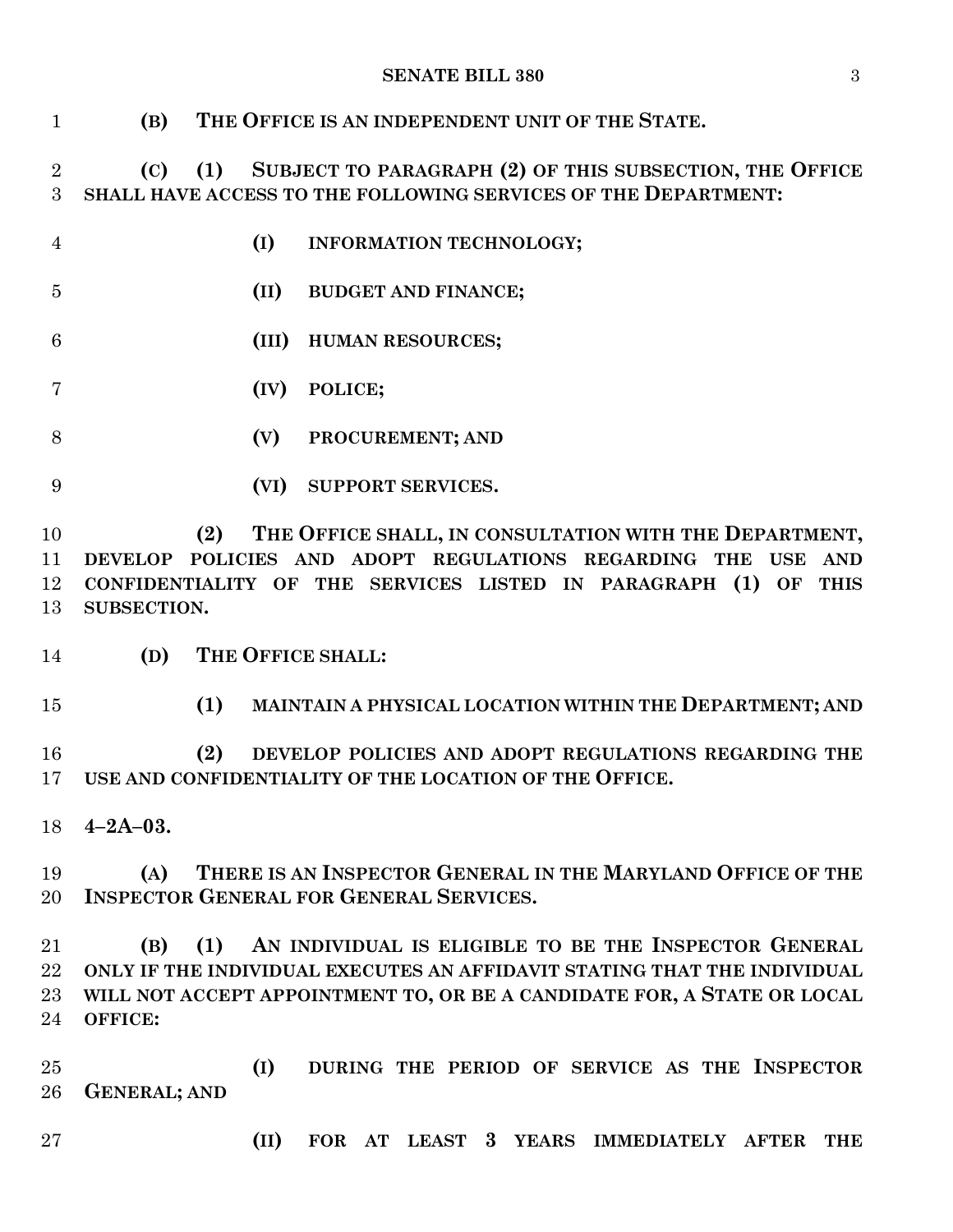|                                       | <b>SENATE BILL 380</b><br>$\overline{4}$                                                                                                                                                                            |
|---------------------------------------|---------------------------------------------------------------------------------------------------------------------------------------------------------------------------------------------------------------------|
| $\mathbf{1}$                          | INDIVIDUAL LAST SERVES AS THE INSPECTOR GENERAL.                                                                                                                                                                    |
| $\overline{2}$<br>3                   | THE INSPECTOR GENERAL SHALL RENEW THE AFFIDAVIT EVERY<br>(2)<br>2 YEARS DURING THE PERIOD OF SERVICE.                                                                                                               |
| $\overline{4}$<br>$\overline{5}$<br>6 | A FAILURE TO RENEW THE AFFIDAVIT UNDER THIS SUBSECTION<br>(3)<br>SHALL SUBJECT THE INSPECTOR GENERAL TO REMOVAL FROM OFFICE UNDER THIS<br><b>SECTION.</b>                                                           |
| 7<br>8<br>9                           | (1) THE INSPECTOR GENERAL SHALL BE APPOINTED UNANIMOUSLY<br>(C)<br>BY THE GOVERNOR, THE ATTORNEY GENERAL, AND THE STATE TREASURER,<br>SUBJECT TO THE ADVICE AND CONSENT OF THE SENATE.                              |
| 10<br>11                              | THE TERM OF THE INSPECTOR GENERAL IS 5 YEARS, BEGINNING<br>(2)<br>JULY 1 AFTER THE APPOINTMENT OF THE INSPECTOR GENERAL.                                                                                            |
| 12<br>13                              | (3) AT THE END OF A TERM, THE INSPECTOR GENERAL SHALL<br>CONTINUE TO SERVE UNTIL A SUCCESSOR IS APPOINTED.                                                                                                          |
| 14<br>15<br>16                        | (4) IF A VACANCY OCCURS IN THE OFFICE, AN INTERIM INSPECTOR<br>GENERAL SHALL BE APPOINTED AS SUCCESSOR TO SERVE FOR THE REMAINDER OF<br>THE UNEXPIRED TERM.                                                         |
| 17<br>18                              | THE INSPECTOR GENERAL MAY BE REMOVED UNANIMOUSLY BY THE<br>(D)<br>GOVERNOR, THE ATTORNEY GENERAL, AND THE STATE TREASURER FOR:                                                                                      |
| 19                                    | (1)<br>MISCONDUCT IN OFFICE;                                                                                                                                                                                        |
| 20<br>21                              | (2)<br>PERSISTENT FAILURE TO PERFORM THE DUTIES OF THE OFFICE;<br><b>OR</b>                                                                                                                                         |
| 22<br>$23\,$                          | (3)<br>CONDUCT PREJUDICIAL TO THE PROPER ADMINISTRATION OF<br><b>JUSTICE.</b>                                                                                                                                       |
| 24<br>$25\,$<br>26                    | (1)<br>SUBJECT TO PARAGRAPH (2) OF THIS SUBSECTION, THE<br>(E)<br>INSPECTOR GENERAL MUST<br>BE PROFESSIONALLY QUALIFIED<br><b>THROUGH</b><br><b>EXPERIENCE OR EDUCATION IN AT LEAST ONE OF THE FOLLOWING AREAS:</b> |
| $27\,$                                | (I)<br>LAW;                                                                                                                                                                                                         |
| 28                                    | (II)<br>AUDITING;                                                                                                                                                                                                   |
| 29                                    | (III)<br>GOVERNMENT OPERATIONS, INCLUDING PROCUREMENT,                                                                                                                                                              |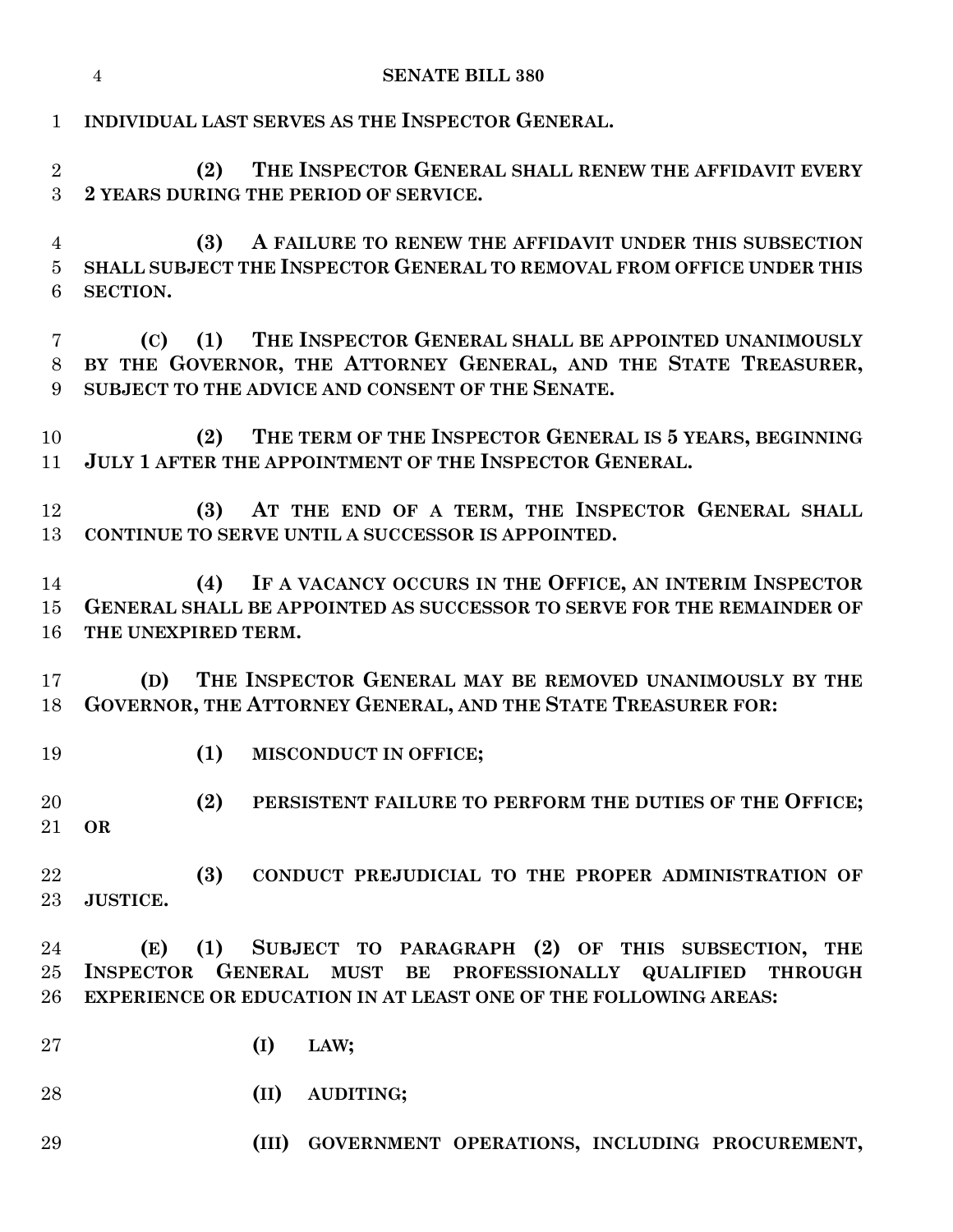#### **SENATE BILL 380** 5

 **ASSET MANAGEMENT, AND THE ACQUISITION, DISPOSAL, VALUATION, AND LEASING OF REAL PROPERTY BY THE STATE;**

**(IV) FINANCIAL MANAGEMENT; OR**

**(V) CONSTRUCTION DESIGN AND MANAGEMENT.**

 **(2) IF THE INSPECTOR GENERAL IS PROFESSIONALLY QUALIFIED IN THE AREA OF CONSTRUCTION DESIGN AND MANAGEMENT, THE INSPECTOR GENERAL ALSO MUST BE PROFESSIONALLY QUALIFIED THROUGH EXPERIENCE OR EDUCATION IN AT LEAST ONE OF THE OTHER AREAS LISTED IN PARAGRAPH (1) OF THIS SUBSECTION.**

 **(F) (1) THE INSPECTOR GENERAL IS ENTITLED TO THE SALARY PROVIDED IN THE STATE BUDGET.**

 **(2) FUNDING FOR THE OFFICE SHALL BE AS PROVIDED IN THE STATE BUDGET.**

**4–2A–04.**

**(A) THE INSPECTOR GENERAL:**

 **(1) MAY INVESTIGATE FRAUD, WASTE, AND ABUSE OF FUNDS IN THE DEPARTMENT;**

 **(2) SHALL COORDINATE INVESTIGATIVE EFFORTS WITHIN THE DEPARTMENT AND COOPERATE WITH INVESTIGATIONS BY OTHER UNITS OF STATE GOVERNMENT OR FEDERAL AGENCIES AND, IF A PRELIMINARY INVESTIGATION OF FRAUD, WASTE, AND ABUSE OF FUNDS ESTABLISHES A SUFFICIENT BASIS TO WARRANT REFERRAL, SHALL REFER THE MATTER TO THE APPROPRIATE STATE OR FEDERAL ENFORCEMENT OFFICIALS; AND**

 **(3) IN CARRYING OUT THE DUTIES UNDER ITEMS (1) AND (2) OF THIS SUBSECTION, SHALL TAKE STEPS TO ENSURE THAT A PERSON SUBJECT TO THE JURISDICTION OF THE DEPARTMENT IS NOT SUBJECT TO DUPLICATIVE AUDITS.**

 **(B) (1) THE INSPECTOR GENERAL MAY NOT DISCLOSE THE IDENTITY OF THE SOURCE OF A COMPLAINT OR INFORMATION PROVIDED UNDER SUBSECTION (A) OF THIS SECTION UNLESS THE INSPECTOR GENERAL:**

- 
- **(I) OBTAINS THE WRITTEN CONSENT OF THE SOURCE; OR**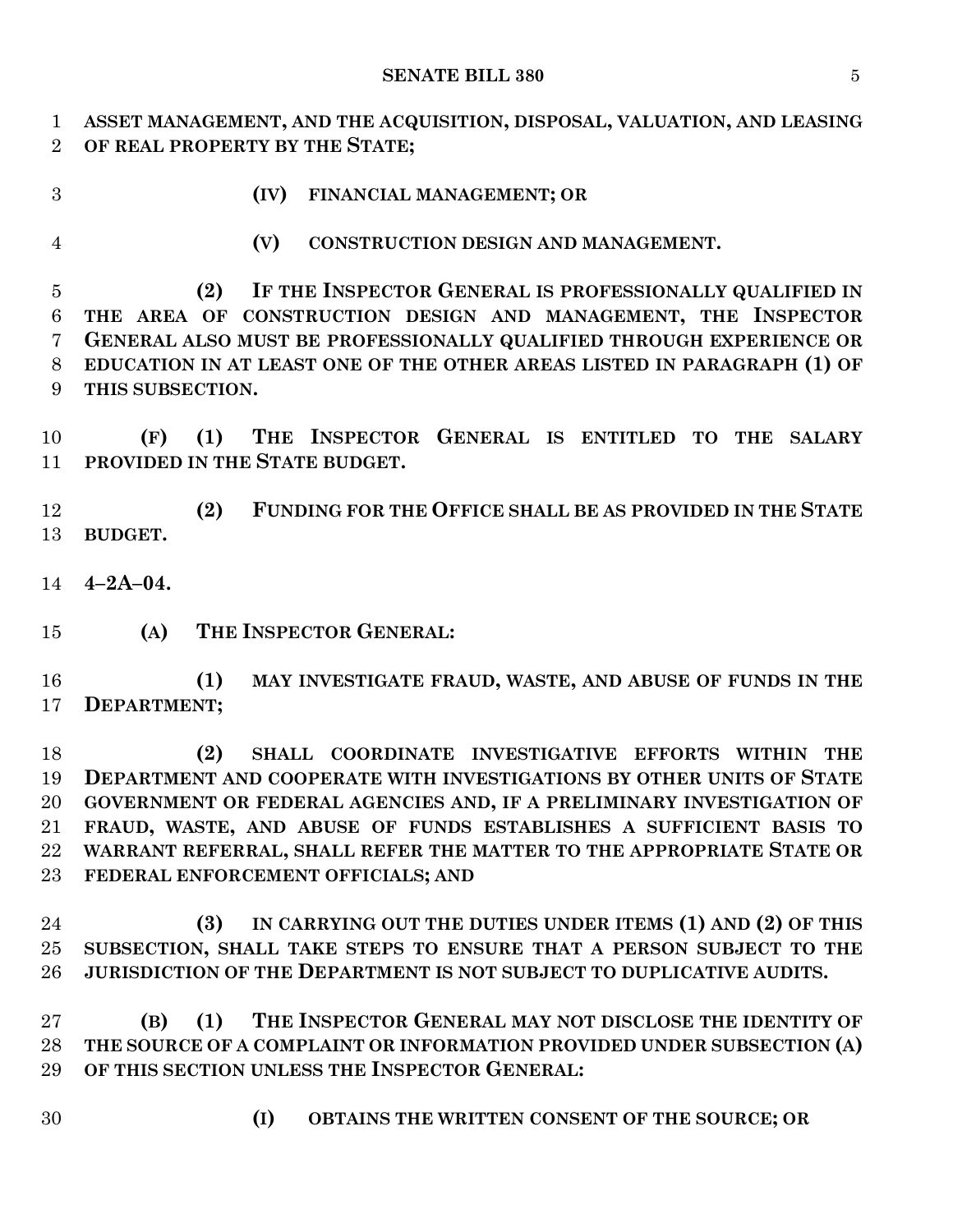**(II) DETERMINES THAT DISCLOSURE OF THE IDENTITY OF THE SOURCE IS NECESSARY AND UNAVOIDABLE DURING THE COURSE OF THE INVESTIGATION.**

 **(2) IF THE INSPECTOR GENERAL DETERMINES THAT DISCLOSURE OF THE IDENTITY OF A SOURCE IS NECESSARY AND UNAVOIDABLE, THE INSPECTOR GENERAL SHALL NOTIFY THE SOURCE IN WRITING AT LEAST 7 DAYS BEFORE DISCLOSURE.**

 **(C) (1) (I) DURING AN INVESTIGATION, THE INSPECTOR GENERAL MAY:**

**1. SEEK AND OBTAIN SWORN TESTIMONY; AND**

 **2. ISSUE SUBPOENAS AS NECESSARY TO COMPEL THE PRODUCTION OF DOCUMENTS AND RECORDS OR THE ATTENDANCE OF WITNESSES.**

 **(II) A SUBPOENA MAY BE SERVED IN THE SAME MANNER AS ONE ISSUED BY A CIRCUIT COURT.**

 **(2) A PERSON MAY HAVE AN ATTORNEY PRESENT DURING ANY CONTACT WITH THE INSPECTOR GENERAL.**

 **(3) (I) 1. THE INSPECTOR GENERAL IMMEDIATELY MAY REPORT THE FAILURE OF A PERSON TO OBEY A LAWFUL ORDER OR A LAWFULLY SERVED SUBPOENA TO THE CIRCUIT COURT OF THE COUNTY THAT HAS JURISDICTION.**

 **2. THE INSPECTOR GENERAL SHALL PROVIDE A COPY OF THE SUBPOENA AND PROOF OF SERVICE TO THE CIRCUIT COURT.**

 **(II) AFTER CONDUCTING A HEARING, THE CIRCUIT COURT MAY GRANT APPROPRIATE RELIEF.**

 **(D) RECORDS OR INFORMATION PROVIDED TO, PREPARED FOR, OR OBTAINED BY THE INSPECTOR GENERAL IN CONNECTION WITH AN INVESTIGATION ARE CONFIDENTIAL AND NOT SUBJECT TO DISCLOSURE UNDER THE PUBLIC INFORMATION ACT.**

 **(E) THE INSPECTOR GENERAL MAY APPOINT AND EMPLOY PROFESSIONAL AND CLERICAL STAFF, INCLUDING ATTORNEYS, ACCOUNTANTS, AUDITORS, ANALYSTS, AND INVESTIGATORS, AS APPROPRIATED IN THE ANNUAL STATE BUDGET, TO CONDUCT THE WORK OF THE OFFICE.**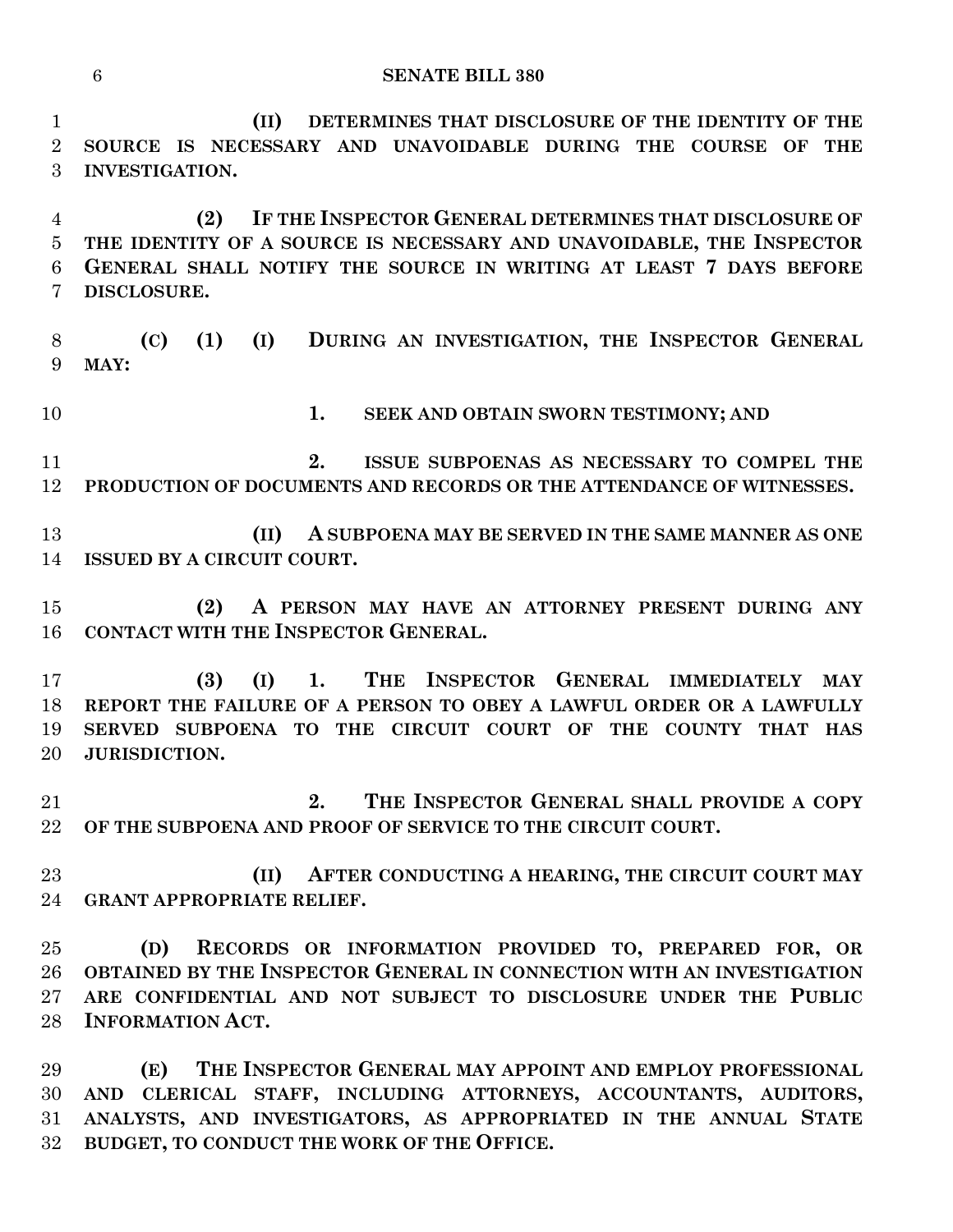**4–2A–05.**

 **THE INSPECTOR GENERAL, IN COLLABORATION WITH THE APPROPRIATE AUTHORITY WITHIN THE DEPARTMENT, MAY TAKE NECESSARY STEPS TO RECOVER:**

 **(1) FUNDS MISTAKENLY OR FRAUDULENTLY PAID BY OR OBTAINED FROM THE DEPARTMENT OR A PERSON SUBJECT TO THE JURISDICTION OF THE DEPARTMENT; AND**

 **(2) ANY COSTS INCURRED IN RECOVERING THE FUNDS DESCRIBED IN ITEM (1) OF THIS SECTION.**

**4–2A–06.**

 **(A) ON OR BEFORE DECEMBER 1 EACH YEAR, THE OFFICE SHALL SUBMIT A REPORT TO THE SECRETARY, THE GOVERNOR, AND, IN ACCORDANCE WITH § 2–1257 OF THE STATE GOVERNMENT ARTICLE, THE SENATE BUDGET AND TAXATION COMMITTEE, THE SENATE EDUCATION, HEALTH, AND ENVIRONMENTAL AFFAIRS COMMITTEE, THE HOUSE APPROPRIATIONS COMMITTEE, THE HOUSE HEALTH AND GOVERNMENT OPERATIONS COMMITTEE, AND THE JOINT AUDIT AND EVALUATION COMMITTEE.**

**(B) THE REPORT SHALL INCLUDE INFORMATION ON:**

 **(1) THE OFFICE'S ACTIVITIES DURING THE IMMEDIATELY PRECEDING FISCAL YEAR, INCLUDING:**

 **(I) INVESTIGATIONS OF FRAUD, WASTE, AND ABUSE OF DEPARTMENTAL FUNDS UNDERTAKEN BY THE OFFICE, INCLUDING SPECIFIC FINDINGS AND RECOMMENDATIONS RELATED TO THE INVESTIGATIONS;**

- **(II) A SUMMARY OF MATTERS REFERRED TO PROSECUTORIAL AUTHORITIES AND THE RESULTING PROSECUTIONS AND CONVICTIONS; AND**
- **(III) COMPLIANCE WITH APPLICABLE FEDERAL AND STATE LAWS; AND**

 **(2) ANY REGULATORY OR STATUTORY CHANGES NECESSARY TO ENSURE COMPLIANCE WITH APPLICABLE FEDERAL AND STATE LAWS.**

 SECTION 2. AND BE IT FURTHER ENACTED, That the Governor may transfer positions and funds appropriated for the positions from the Department of General Services to the Maryland Office of the Inspector General for General Services established under